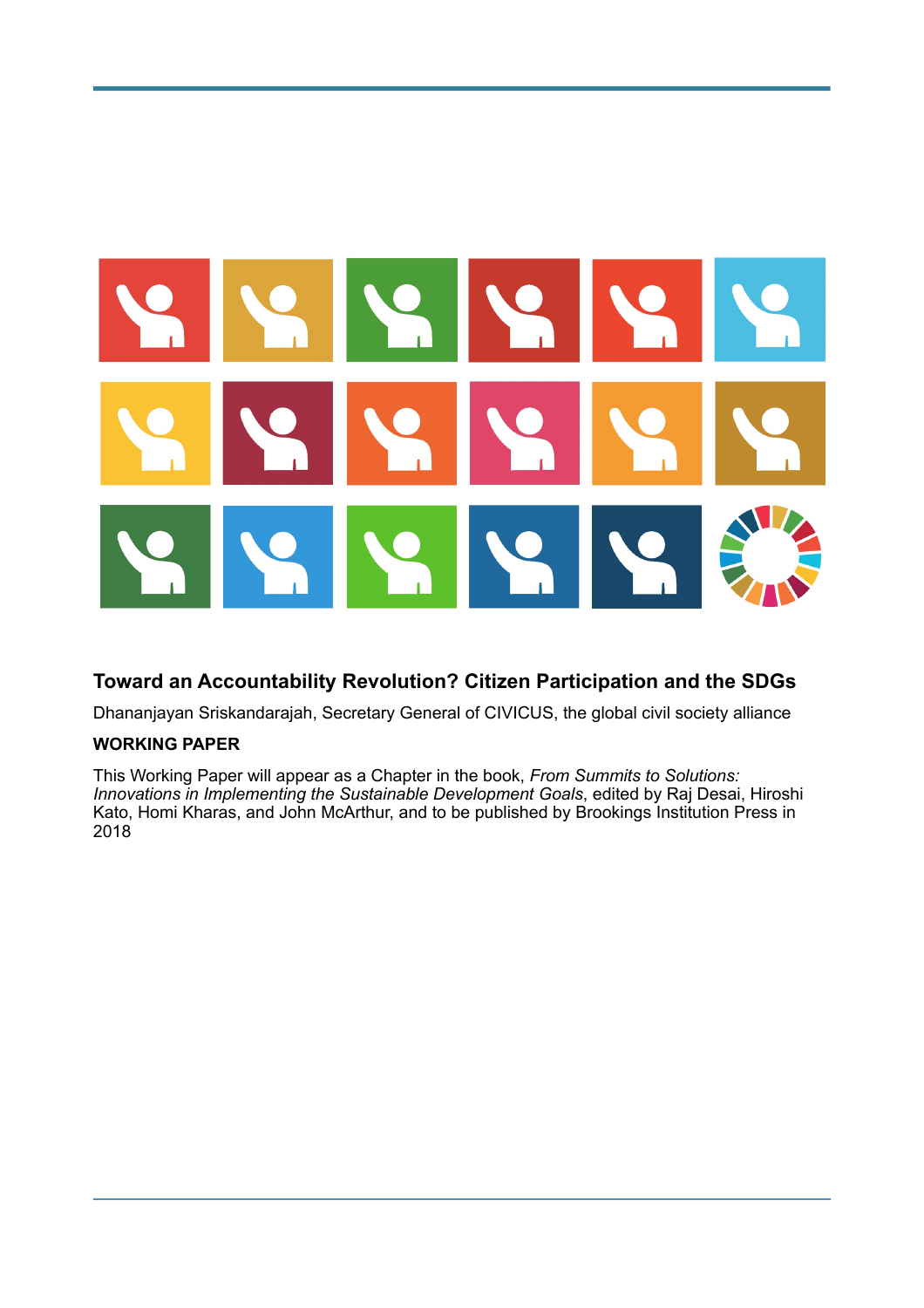The Sustainable Development Goals (SDGs) will not be achieved without significant public awareness and engagement. It is citizens who will hold governments accountable to the promises they made in 2015, and we need to find innovative ways of raising public pressure to deliver a more just and sustainable world by 2030. Only through such an "accountability revolution" will we have any chance of achieving the commitments made in the SDGs, and the lynchpin for that revolution is citizen participation.

Citizens and civil society have been actively involved in the SDGs since before they existed. They have raised awareness about the importance of the "post-2015" process through nongovernmental organisations (NGOs) and actively contributed to the drafting of the goals through the Open Working Group.

As Secretary General of CIVICUS—a global civil society alliance actively involved in the post-2015 process—I have participated in countless United Nations meetings about the SDGs and their predecessor the Millennium Development Goals. Often at these meetings, I would make a half tongue-in-cheek remark that the problem with the MDGs was that no one ever lost their job for failing to meet an MDG target. This comment always made the officials in the room shift uneasily in their seats, especially when I would ask why, if we truly want the SDGs to be a success, would we not hold accountable those of us in governments, intergovernmental agencies, global business, or civil society organisations (CSOs) responsible for achieving them, even to the point that our jobs would depend on it.

If such an argument seems absurd, it is because we do not (yet) see the SDGs as having real political bite. They are not legally binding, their complexity and interconnectedness makes apportioning blame (or credit) difficult, and they arise out of an intergovernmental system that is losing credibility among activists.

When local and national leaders and institutions make promises, almost all societies, both democratic and undemocratic, have fairly sophisticated ways of holding them to account. If the SDGs are a set of global promises—made by our leaders and institutions—then it should follow that we have at least some ways of ensuring these leaders are held accountable.

However, I recognise that the accountability revolution will only be possible if civil society also adapts to the evolving development agenda. We will need to re-evaluate our strategies for cooperation and funding as well as for accountability and communication. We will also need to continue to defend and promote the civic space that citizens rely on to hold decision-makers to account. Despite their potential, the SDGs have arrived at a worrying time for civic freedoms. The civil society institutional landscape does not seem ready to channel citizen voice adequately toward the goals. The rising tide of populist politics across the globe poses a massive threat to the values that underpin the SDGs and internationalism more broadly. Meanwhile there are not enough people thinking about innovative ways of promoting citizen participation in the SDGs or the global governance mechanisms that are their guardians. With all this in mind, this chapter explores some of the challenges and opportunities facing civil society's role in implementing the SDGs.

# **The MDGs versus the SDGs**

One key distinction between the SDGs and their pre-2015 predecessor, the Millennium Development Goals (MDGs), emerges as being of critical importance. Where the MDGs were narrow in focus—aimed significantly at boosting policy attention, especially donor attention, into particular sectors—the SDGs represent a much broader agenda. The new goals are about many things at once. They tackle a nexus of interconnecting global public goods—a comprehensive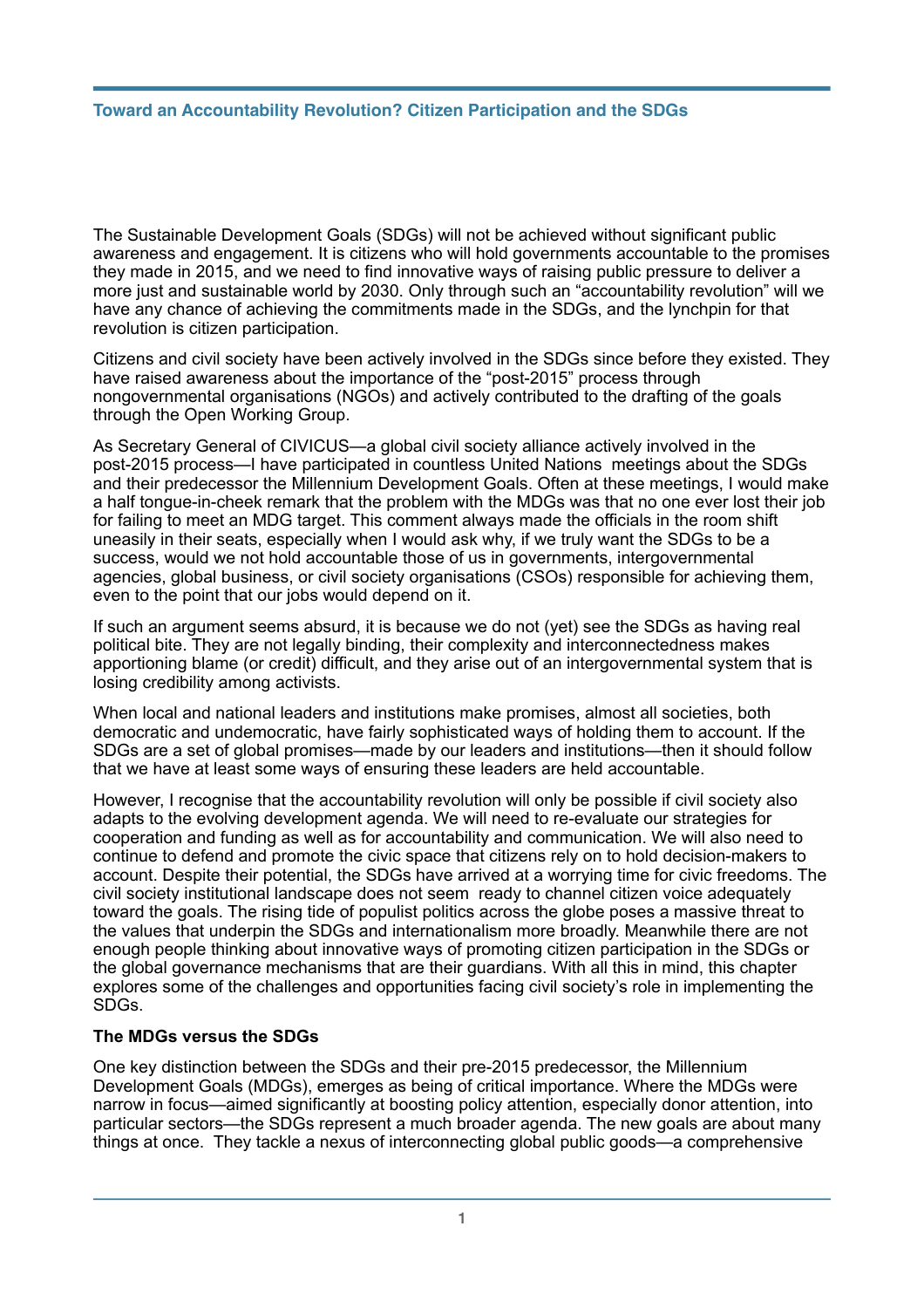framework for ending poverty and a system that provides humanitarian relief reduces inequality and fights climate change.

They are about the quality of life everyone should enjoy by 2030: the right to a minimum standard of living, that is, a global social floor below which no one should be allowed to fall. They are about the right to be protected from extreme poverty, the right to food and clean water, the right to education and to protection from the effects of environmental degradation.

The SDGs move us toward a more universal vision. As such, they require the involvement of all stakeholders: the governments of rich and poor countries, the private sector, civil society organisations (CSOs), and, perhaps most importantly, people. They represent a people's agenda: a vision for improving societal behaviours and a means of holding the 193 governments that have committed to achieving the goals to account. They offer a prospective tool for ensuring that failure to meet their commitments will come with a political price.

The goals represent a global power shift—not rich countries promising to fix the problems of the poor, but all of us changing our behaviours in order to achieve common objectives. The SDGs are an opportunity to usher in a new age of mutual accountability. No longer can accountability just be about what Western governments or donors demand of recipients, but policy coherence and behaviour changes everywhere. Given the universal and thorny nature of the challenges covered by the SDGs, we may need to find inspiration and solutions from all over the world. It may be that Ugandans hold lessons for how to reduce consumption in the United States, or that Rwandans can help improve gender equality in Romania.

As such, the role the SDGs require of civil society also goes far beyond the oversight, or watchdog, function of previous years. True, civil society still has a critical role to play by ensuring that these ambitious goals are not watered down or cherry picked and that states embrace the new universalist, human rights–based approach that is required of them. Holding governments and the private sector to account will be essential. But civil society has a significant role to play in the practical implementation of this new agenda as well. Should civil society fail to understand, and embrace, this necessary shift to include the politics and practicalities of Agenda 2030, our new global framework may not transport us very far from where the MDGs dropped us off.

### **The State of Civil Society**

Civil society, the arena outside of the family, the state, and the market, where people associate to advance common interests and come together to influence broader society, has no specific organisational form. It amounts to more than just nongovernmental organisations (NGOs) or individual civil society organisations (CSOs); its defining feature is that it involves collective citizen action of some form, organised or spontaneous.

Playing a crucial role in instigating social and political change, promoting good governance and people-centered development, civil society often acts as the catalyst for altering deeply entrenched societal power structures. Its role is to speak unpalatable truths to power—to amplify the voices of the marginalised, to tackle the causes of discrimination, and to promote equal rights and access to services.

In the last few years, rising inequality, insecurity, and a sense of political disenfranchisement have fueled an uprising of public anger. We have seen citizens take to the streets to demand change in countries all over the world—from Chile to South Africa, Armenia to South Korea. In Guatemala, Iceland, and Romania. Protests have led to high-level political change, and in the United Kingdom and United States, citizens have caused seismic political disruptions in the form of Brexit and the election of President Donald Trump.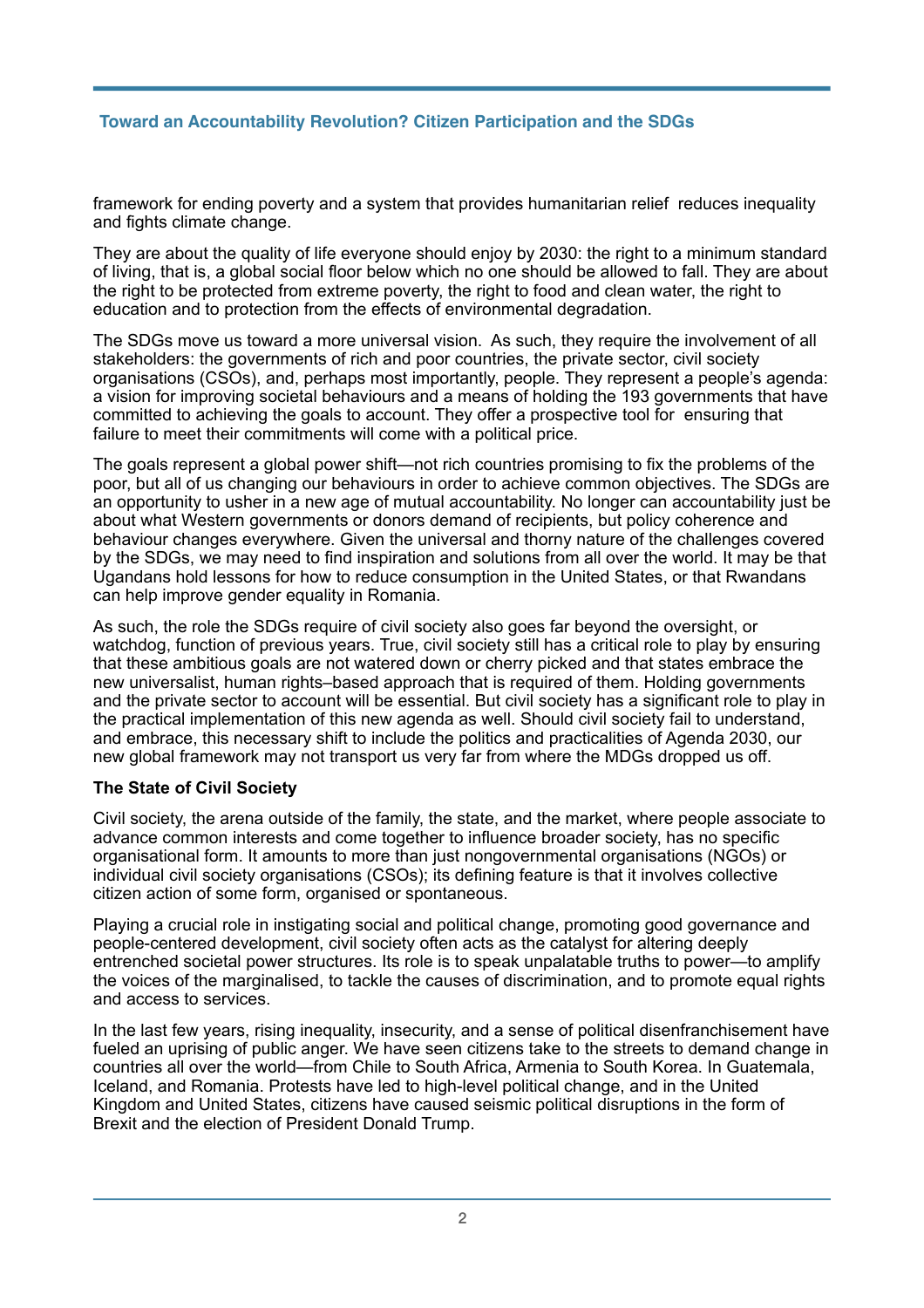A functioning civil society relies on three fundamental rights: the freedoms of association, assembly, and expression. Together, these freedoms define the parameters of civic space: the arena in which civil society can exist and act and the bedrock of any open and democratic society. When civic space is open, citizens and CSOs are able to organise, participate, and communicate without hindrance; they are able to claim their rights and to influence the political and social structures around them. A free, vibrant civil society, operating within open civic space, plays a critical role in stemming tides of extremism, intolerance, and exclusion, yet often it is something we appreciate only when it starts to disappear.

Worryingly, in far too many countries—and in all global regions—civic space has worsened appreciably in recent years. The freedom of citizens to protest, to mobilise, and to speak out is being contested and restricted. Data from the CIVICUS Monitor (CIVICUS, 2017) shows that more than 3.2 billion people now live in countries where civic space is repressed or closed, and in 2015 serious violations of civic space were recorded in 109 countries.

The sources and methods of restriction are manifold. Attacks on civil society are being made by political leaders, government agencies, state and private sector security forces, corporations, organised crime cells, and extremists. Most recently, methods of restriction include legislation to constrain how civil society can organise, what it can act on, how it must account for itself and how it can be funded, verbal attacks and hate speech, arbitrary detention and disappearances, criminalisation of activists through biased judicial proceedings, restrictions on travel, as well as physical attacks and assassinations. In the last year, peaceful protests have often been met by a violent state response; civil society personnel have been targeted in conflict settings; international humanitarian law has routinely been flouted and civil society activists have been violently attacked, jailed, or detained in numerous contexts. Governments are brutally silencing dissent by cracking down on protest or by intimidating and murdering human rights defenders, lawyers, and journalists.

These threats to democracy are no longer limited to authoritarian regimes. Citizen-led disruption driven by deepening economic inequality—from the radical mass movements of Occupy to the kind of anti-establishment populism that fueled Trump's insurgency in the United States and the Brexit "leavers" in the United Kingdom—has brought with it a new era of messy, unpredictable democracy, increasing the tendency for authoritarian reflexes. In the face of such disruption, democratic governments are taking increasingly drastic steps to curtail the ability of citizens to criticise authority or even to call for their basic social and economic needs to be met. Restriction of online freedom of expression, including the targeting of social media commentators and restriction of content, is now a marked trend, not only in China, Thailand, and Turkey, but also in mature democracies. The traditional institutions of formal democracy might no longer be sufficient to guarantee civil society's rights and people's participation.

Civil society actors who work to question the power of political and economic elites, to expose corruption or poor governance, and to realise human rights are facing the strongest restrictions. Within the last year alone, assassinations and violent attacks in Brazil, Colombia, Honduras, Peru, the Philippines, and South Africa show the dangers faced by those CSOs, activists, and investigative journalists who challenge corporations linked to economic and political elites—often those with extractive or agribusiness concerns.

When civil society actors challenge dominant narratives, they risk being accused of promoting terrorism, sedition, or instability. Indeed, recent attacks on civil society in Jordan, Saudi Arabia, and Sudan have all been made with reference to upholding national security and combating extremism. Since civil society is often the target of threats from extremist and terrorist forces, this seems particularly ironic.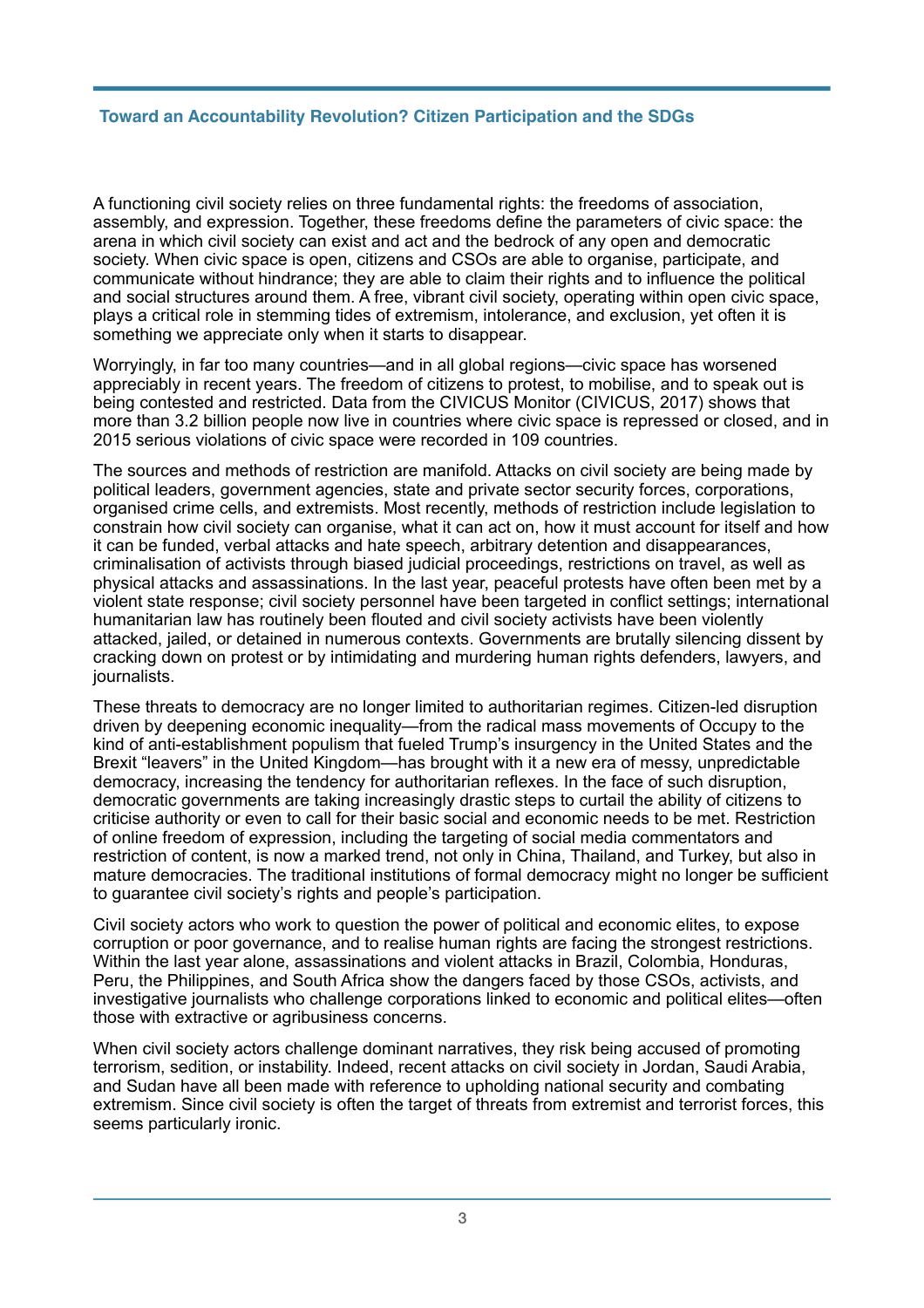Despite these myriad challenges, civil society has also seen significant success—not least on the global stage—in the past two years. Playing an important role in the processes to develop the major international commitments of 2015—the Sustainable Development Goals and Paris Climate Change Agreement—civil society successfully advocated for both to be more comprehensive, ambitious, inclusive, and rights-oriented than any previous agreements. Civil society contributed to the formal negotiation process through, for example, formal contributions to the Open Working Group on the Sustainable Development Goals. It also mobilised like never before through platforms such as Action/2015, where more than 2,200 organisations from 157 countries joined forces and took actions to demand that world leaders play their part in delivering an ambitious Agenda 2030 (CIVICUS, 2016). Indeed, civil society is mentioned, in different ways, ten times in the Agenda 2030 resolution (UN, 2015).

Civil society must build on these successes to contribute to the realising of Agenda 2030. It must continue to play its important watchdog function, speaking truth to power and holding governments and the private sector to account for their commitments. But we must also be ready to roll up our sleeves and contribute to SDG implementation—continuing the important work we have done for decades but also forging new alliances with each other and with others, and experimenting with new ways of contributing to social change. To do this, we need to adapt to a new development landscape and engage with and push this landscape in directions that still align with our core values.

### **Adapting to a New Development Landscape**

The development landscape is shifting dramatically as it re-orients itself around the SDGs and adapts to rapid global socioeconomic changes. As such, civil society must also begin to think and behave in radically different ways. Sustainable development is not simply about how much aid should be provided, or about what the rich world can do for the poor; it is about our shared responsibility to achieve a more sustainable future for everyone. A useful, universal tool for holding governments—but also businesses and CSOs—to account, the SDGs empower people to question what progress has been made and to demand further action.

Helping to construct this new development landscape—and learning to operate within it—will be crucial to successfully implementing the SDGs. And the importance of civil society's role in this endeavor cannot be underestimated. We must seek to protect the core values at the heart of the development project as a global public good. We must call for governments and other major donors to remain true to the essence of aid, maintaining existing commitments to a minimum 0.7 percent of gross national income (GNI) spending on development. We must safeguard all that is good in the current system and ensure that the development sector's foundational principles are not lost.

Charting this middle ground, between protecting what is good about our existing system and branching out into new territory, will not be easy. Tensions are already clear and the challenges many and varied.

Much of the critical role that civil society will need to play in implementing the SDGs depends on our ability to push back against the narrowing of civic space around the world. In recognition of this, a broad global movement to defend civil society rights is beginning to form. This emerging movement will need to develop strong, more accessible messaging around why civic space matters and the roles citizens can play in defending it. It will need to engage in international processes to foster norms and structures that uphold civic space and work to see the same standards applied at national levels. Equally, civil society will need to maintain the highest standards of integrity, developing its own capacity to demonstrate transparency and accountability, so that it is in a position to rebut any criticisms that undermine its legitimacy.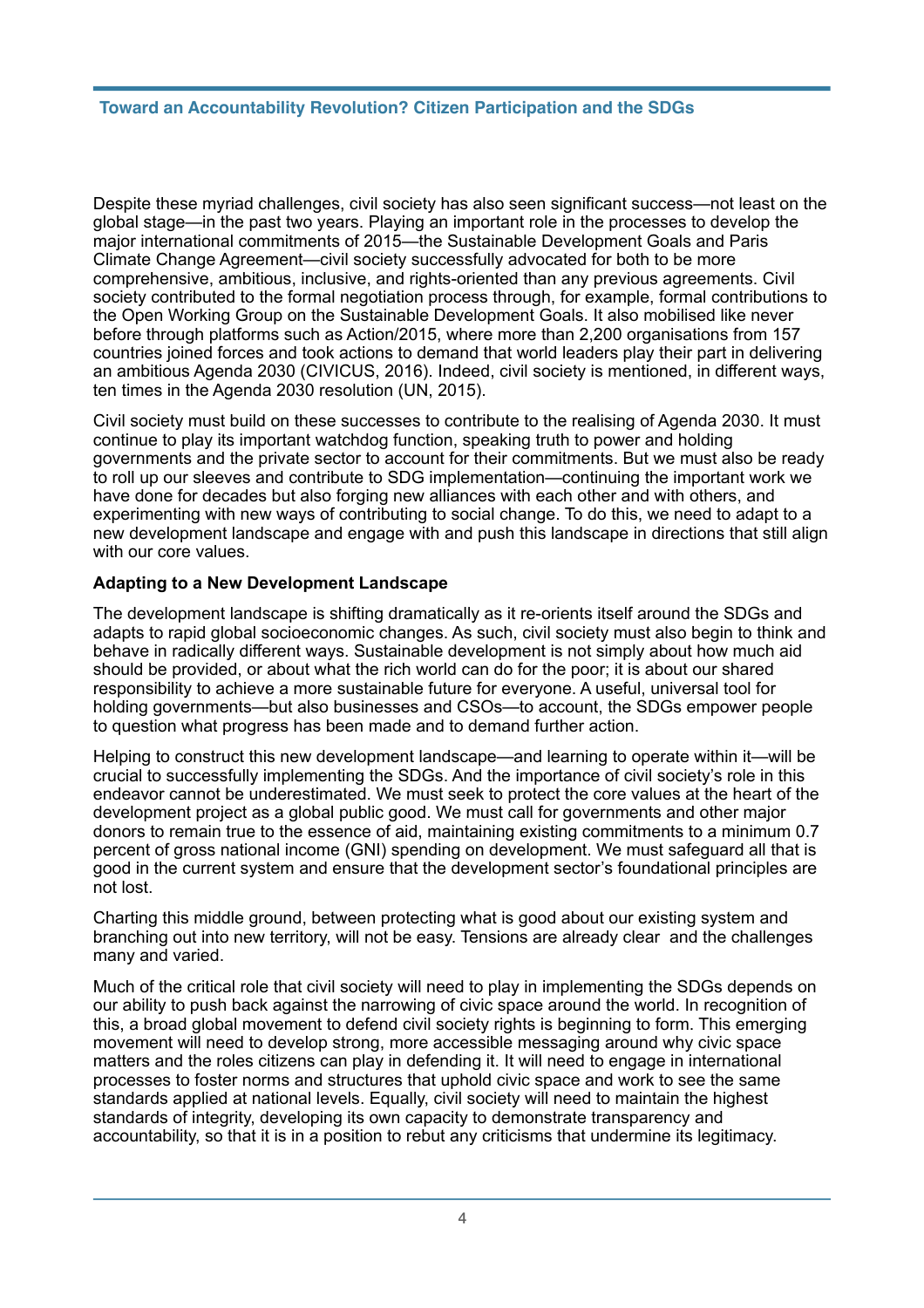In the context of this new development landscape, civil society will have to engage simultaneously in multiple functions—accountability, implementation, engagement, advocacy; at multiple levels—local, national, regional, global; and on multiple fronts—with the public, the media, governments, and the corporate world. There is also a challenge of encouraging more actors from across civil society to take sustainable development and the SDGs seriously, ranging from CSOs in the Global North, which work on domestic issues and don't see the SDGs as relevant, to the Southern activists who still see the SDGs as a UN-led, top-down process.

There are at least four things civil society will need to do collectively to ensure we are able to make our rightful contribution to the achievement of the SDGs. First, we will need to engage honestly with the problems of our existing funding models and contribute to building more sustainable and fair resourcing models. Second, we will need to navigate blurring boundaries on what constitutes development partnerships, engaging with the corporate sector while also maintaining our independence and ability to challenge the status quo. Third, we need to put citizens at the heart of the data revolution, to ensure that people and their organisations are central to measuring and driving progress on the SDGs. And fourth, we will need new, accessible narratives that localise this global agenda and genuinely represent, resource, protect, and engage those that are most affected by global injustice. Making these things happen will not always be comfortable. But it is crucial if civil society is to have the legitimacy it needs and drive the change we want to see.

### *Changing Funding Models*

Introducing new sources of funding, and diverting existing flows, will be critical to constructive disruption of the current system. Moving more money through direct funding to civil society in the Global South must be a priority. The development sector's existing dominant funding model, which sees money channeled through chains of "fundermediaries" in the Global North (agencies that receive large grants and pass them on to local partners), has one major flaw: funding may trickle down, but power does not. It remains concentrated in the hands of a relatively small number of big players, predominantly in the Global North. In recent years, only about 1 percent of all official aid, and an even smaller portion of humanitarian assistance, has gone directly to civil society in the Global South (OECD, 2013). And research into private foundations suggests that they too channel the majority of their giving through Northern-based fundermediaries.

If we are to have any hope of achieving the SDGs in the Global South, a fundamental transfer of power must be the defining feature of our new development landscape. Northern civil society has a continuing role to play, but not in its current organisational form, dominated by massive, competitive, service-delivery focused NGOs. These organisations will need to move back toward something more closely resembling their original identities as membership networks, social movements, and powerful voices for change. They will need to abandon their overriding commitment to the science of delivery and instead rediscover the art of social transformation and disruptive change. Civil society actors have a responsibility to kick-start this fundamental shift in the power hierarchy and, in the process, to construct a truly multipolar civil society sector, more suited to the universalist demands of the SDGs.

When it comes to this rebalancing of civil society's role in the art of social transformation versus the science of delivery, local resourcing has the potential to tick both boxes. Local actors offer more efficient sustainable development solutions, so supporting local CSOs, based in the communities they seek to serve, satisfies many of the technical efficiency criteria that are so important to the allocation of development resources. But going local is also about more than technical efficiency and development impact; it's about a political, transformative power shift.

The power imbalances perpetuated by the dominant development modalities of the last two decades have actively contributed to worrying global restrictions of civil society's core freedoms.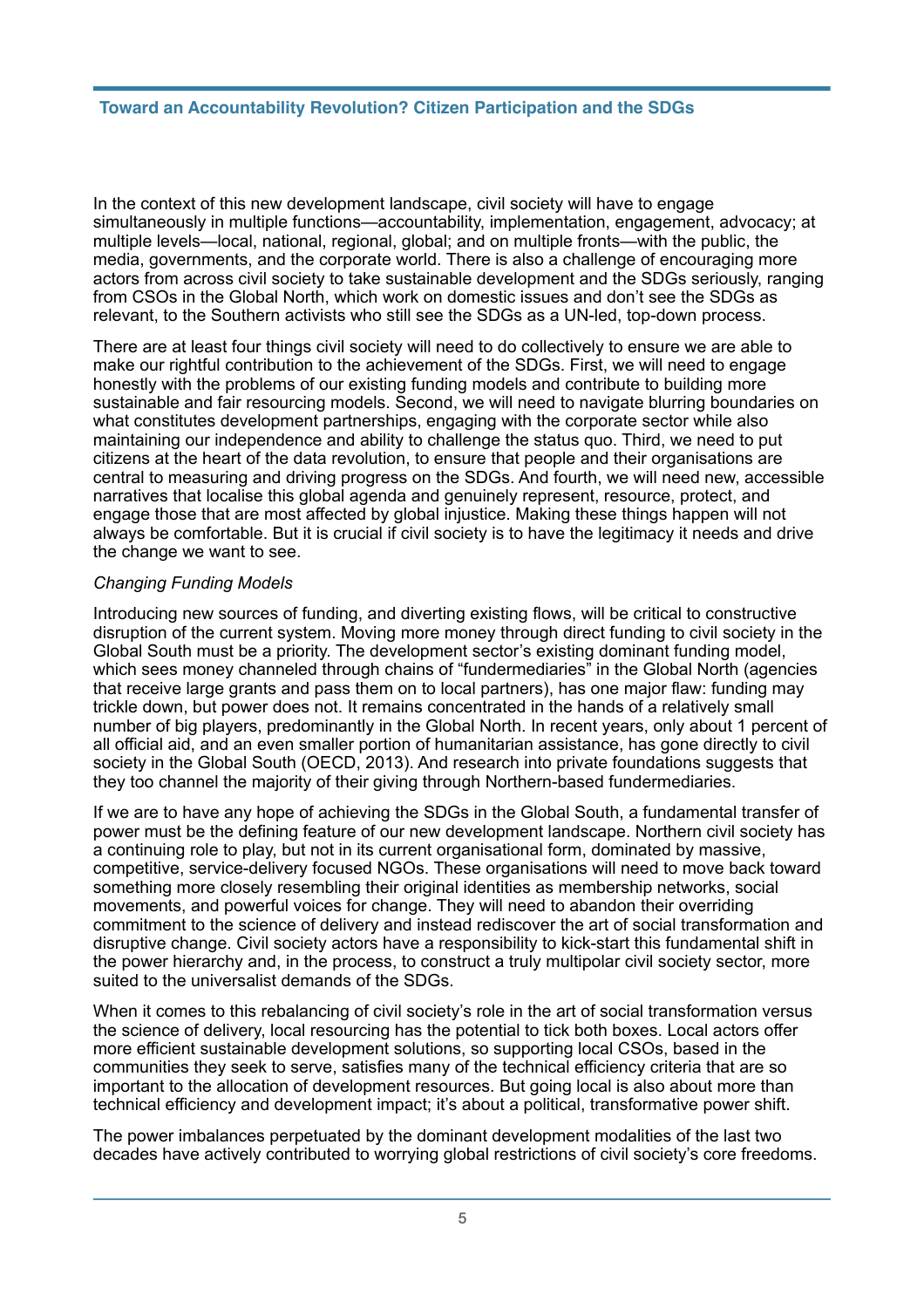Certainly, they have made civic freedoms more difficult to fight for. Our funding models have nurtured a cadre of contracted, professionalized CSOs who excel at "accounts-ability," but struggle to catalyse disruptive social change. Advocating for human rights and sustainable social justice is an awkward fit with most donors' insistence on short-term, discrete, measurable projects, leaving the very organisations that may be best positioned to fight back against closing civic space severely under resourced and struggling for survival.

The dominance of official development assistance (ODA) and high-level, large-scale funding in many developing countries has also facilitated the ongoing trend for politicised government regulation and the imposition of barriers to what is commonly termed the "foreign funding of dissent." Even as we begin to see official government donors withdraw, for example, from countries recently designated as middle income, the dependence they have created, at the expense of homegrown resource bases, leaves a gaping hole, often quickly filled by repressive governments, intolerant of civic activism and dissent. These governments then choose only to fund CSOs that will deliver against the government's own agenda—some openly using the threat of funding cuts to silence critical voices—leaving the independence of the civil society sector dangerously compromised.

The public in many countries now view CSOs with suspicion—as self-serving, corrupt agents of external forces. In recent years, a rapid rise in engagement with charitable activities in some countries in the Global South—many home to exploding middle-class populations—raised hopes of a global surge in private donations. But the relationship between in-country wealth and the proportion of people giving money to charity has been shown to be weak. Deeper, underlying conditions and narratives drive or restrict a culture of giving. Widespread campaigns of vilification against civil society, and all the more subtle ways in which civic space is being restricted, are a real problem.

The SDG agenda will never be anything more than aspirational unless we are prepared to build a more diverse and resilient civil society. To do this we need practical measures that have a chance of early impact.

One example will be a greater role for community foundations. There has already been a significant increase in the number of community foundations around the world in recent years but a further investment in these mechanisms could help build community assets, support sustainable development, and change the power dynamics within the development sector—all at once. A well-resourced, established community philanthropy sector would entail our sustainable development efforts being grounded in strong relationships of trust, responsive to the evolving needs of communities, as well as to local political and social dynamics. Because of their independence, the financial backers of this kind of philanthropy—social investors and grant makers—are empowered to take risks, to seed-fund new ideas, to test innovation and to tolerate a degree of failure. Perhaps most important—by supporting communities' efforts to gain control of their own development future, this kind of philanthropy is inherently sustainable.

Another area for potential action is around localisation, defined as distributing a greater share of resources to local actors and giving them greater control over how those are spent. There has been no shortage of commitments to localisation in recent years. For example, in 2010 the U.S. government announced the USAID Forward initiative that promised to promote sustainable development through greater investment in local solutions, including support to civil society organisations that serve as engines of growth and progress for their own nations. More recently, participants at the World Humanitarian Summit in 2016 agreed to a "Grand Bargain" that included a commitment to more direct resourcing of local actors and first responders in humanitarian emergencies.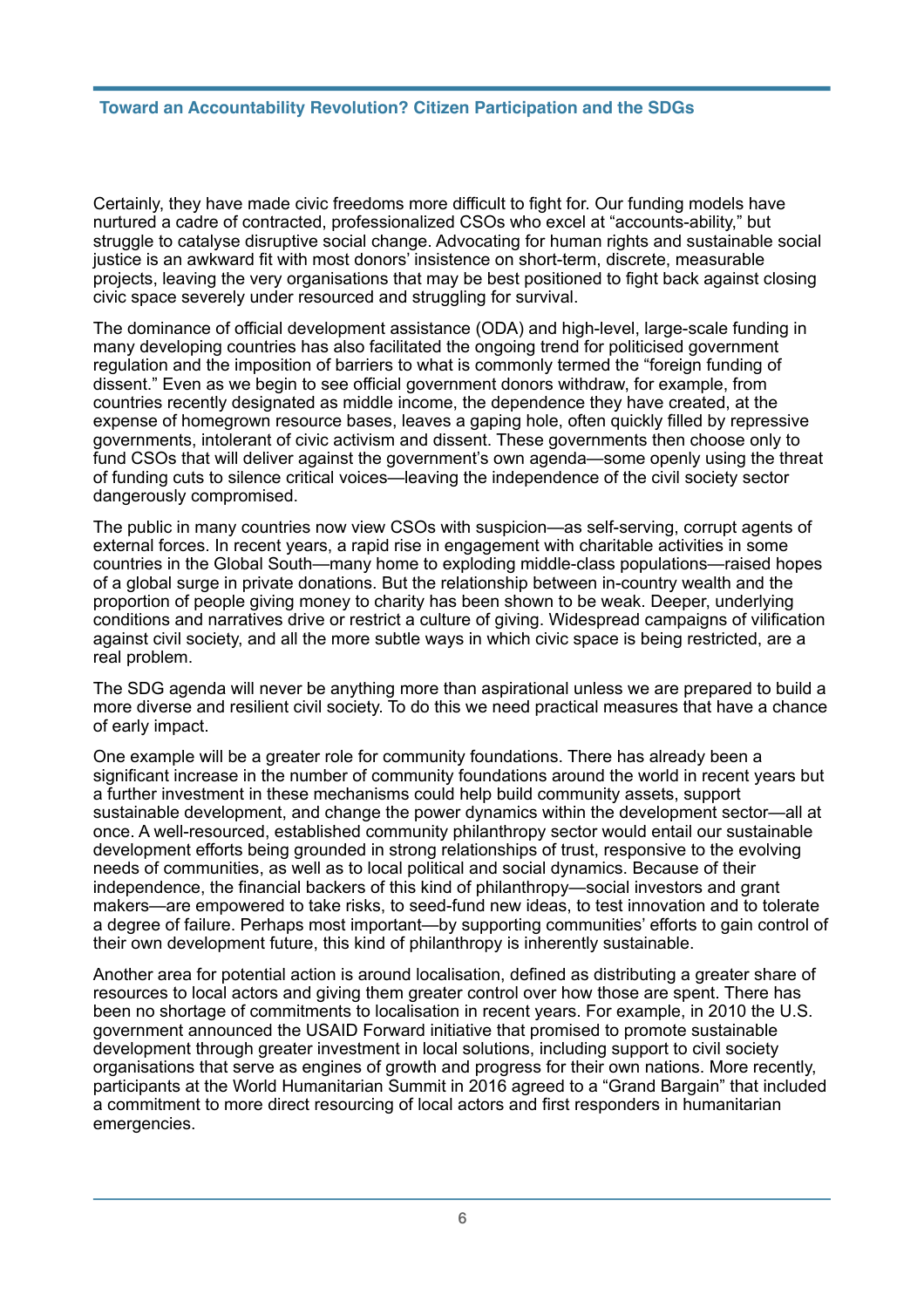Yet despite these commitments, we have seen very few concrete measures that have made a difference. We need to find new mechanisms for channeling resources from international donors, UN agencies, and international NGOs quickly and flexibly to national and local actors. One set of actors that will play a critical role will be a new generation of Southern institutions that will be able to deal directly with Northern donors and be more grounded in the communities they serve. In some cases, these will take the form of dedicated Southern fundermediaries that allow Northern donors to devolve funding decisions closer to the ground. Examples like the African Women's Development Fund and the newly formed NEAR initiative on humanitarian assistance are likely to hold a key to localisation, which in turn, will have a positive impact on supporting a more diverse and resilient civil society.

Indeed, if traditional donors and international actors are interested in building local capacity and long-term impacts, investing in new development modalities like community philanthropy and local fundermediaries should be at the top of their list. This will require a nuanced approach and an honest acknowledgment of the politics embedded in their funding decisions. Above all, it will require a willingness to use their power to shift unequal power structures on the ground.

### *Navigating Blurred Boundaries*

As major donor governments in the Global North seek to adapt to the new development era, many are placing a new emphasis on the importance of market-based solutions. In many ways, this is understandable: if the resourcing challenges around the MDGs were huge—and ultimately not achieved—then the funds and structural changes needed to achieve the SDGs are eye watering. As a result, the private sector, philanthropic foundations, and social enterprises are being expected to play a greater role in sustainable development, and an increasing proportion of ODA is also being channeled through or in partnership with these actors.

In many ways, the multi-stakeholder approach to Agenda 2030 is reflective of broader trends around the changing nature of traditional "sectors" around the world. Seismic shifts are already taking place in the balance between the traditional functions of each sector, as we know them. Businesses no longer exist solely to make profits: many see themselves as social enterprises, pursuing more than just monetary profits. Governments no longer hold a monopoly on providing public services: many such services are being delivered by the private sector, civil society organisations, or community actors. And civil society organisations are themselves changing rapidly: many of the largest NGOs have multibillion-dollar annual incomes and a global reach equivalent. Previously distinct sectors are undergoing a process of hybridisation: a transformative shift from competition to collaboration that will need to be a defining feature of the new SDG landscape.

Yet, civil society must also be careful to safeguard its ability to stand beyond the market and the state in order to question the fundamentals of the status quo. Should we fail to maintain this degree of independence, as we collaborate—and as the private sector plays an ever-increasing role in development—we risk simply working toward a perpetuation of the dominant capitalist system and a naturalisation of neoliberal market fundamentalism. The SDGs are about tackling the drivers—the root causes—of poverty, inequality, and climate change. And as such, civil society must secure its ability and impetus to criticise the current economic system and to challenge dominant powers.

As we move into the implementation phase of the SDGs, civil society has a role to play in counterbalancing the influence of the private sector in development. Left unchecked, this growing influence threatens to privilege those parts of the global agenda that most closely connect with private sector interests and to downplay those that do not. The role that large, transnational corporations are being asked to play in funding UN agencies and other international initiatives risks creating opportunities for corruption, reducing accountability, and substituting corporate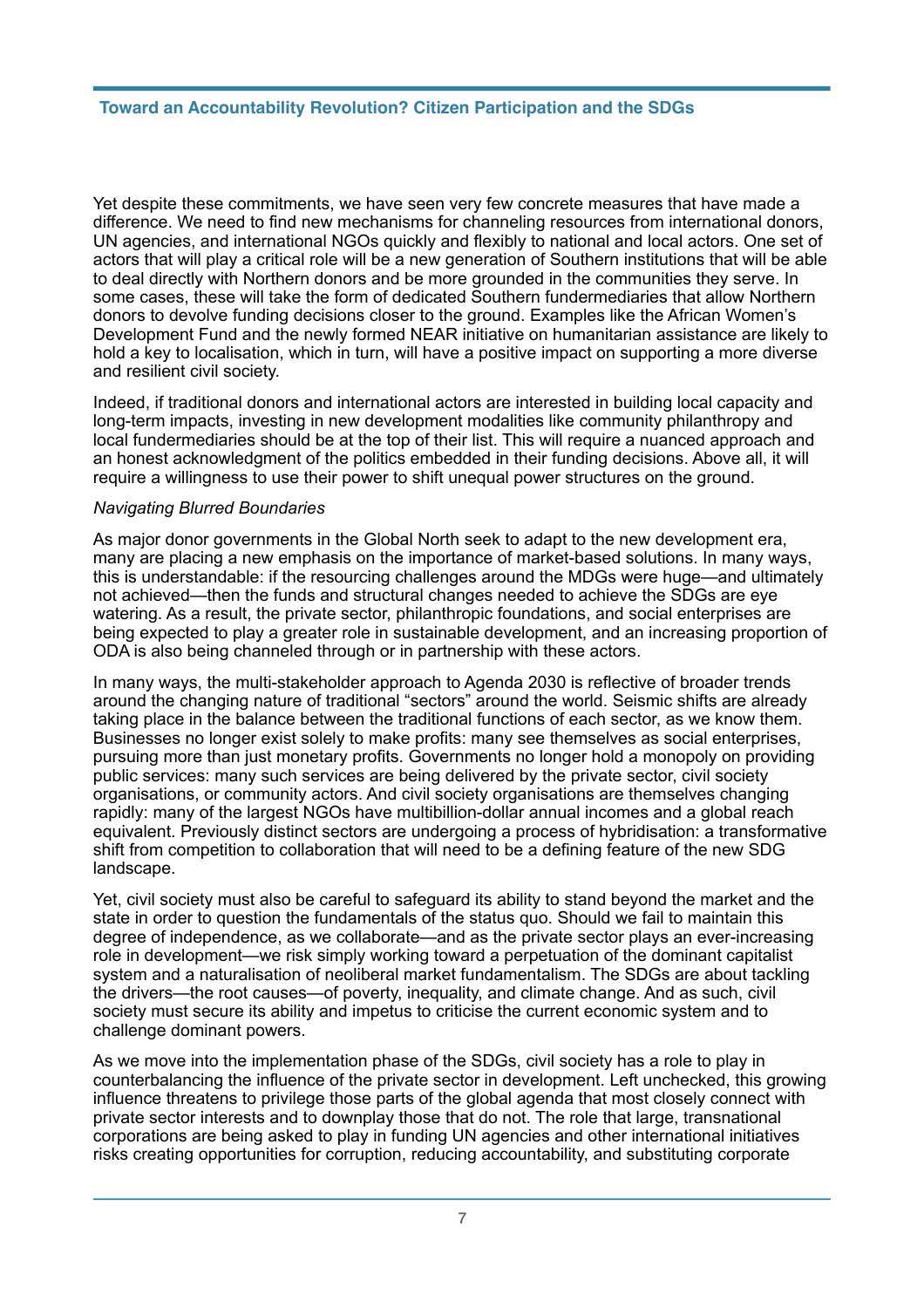charity for citizens' rights. When the institutions of global governance begin to be used to advance corporate agendas and to launder the reputations of private sector corporations, we are entering dangerous terrain.

Finally, amid this growing "multi-stakeholderism" and collaboration, it is also important to recognise and protect the special role that civil society needs to pay in achieving sustainable development. A resilient, independent, and effective civil society is both a means and an end in itself when it comes to the SDGs. Successful implementation of the SDGs will require strong and efficient civil society institutions that can help deliver programs and interventions, but a vibrant and vocal civil society is also critical to achieving the just, inclusive, peaceful, and democratic societies envisioned in Goal 16.

### *Putting Citizens at the Heart of the Data Revolution*

Another way in which we will need to redistribute power closer to the ground—if we are to achieve the SDGs—will be by altering the way we produce and use data. In this respect, the MDGs achieved something remarkable by entrenching the idea of measuring progress through robust metrics, partly to measure effectiveness for donors, but more importantly to promote greater accountability on international development objectives.

The SDGs may follow in the tradition of the MDGs, but their requirements in terms of volume, complexity, and breadth of data go far beyond anything previously attempted in the development sector. SDG metrics may still be in their infancy, but already there is widespread consensus that significant investment in the capacity of all development actors— including citizens—to generate, use, and curate data will be crucial. If we are to have any hope of achieving the new vision, robust new metrics, fed by nothing less than a data revolution, will be essential.

When citizens wanted to understand a country's performance in relation to a particular MDG target, the only information available was official, often patchy, government data or academic research. Indeed, the first countries to present their SDG plans to the UN in 2016 all said they would require better data in terms of geographical coverage, frequency, and specificity. Some official data are only collected once every five to ten years, making it very difficult to track change. The quality of rural and urban data often differs hugely, with metropolitan areas benefiting from much better data coverage and rural areas often being omitted from datasets or included only in a limited capacity. Women and indigenous communities are among the large demographics less likely to be represented in traditional household surveys and data collection techniques. With 230 distinct indicators to quantify, measuring progress toward the SDGs is a daunting task, but one that comes with opportunity: the opportunity to create a new approach to monitoring and accountability that puts citizens at its core.

New forms of citizen-generated data—produced by people, or their organisations, to monitor, demand, or drive change on issues that affect them—will revolutionise the successful implementation of this agenda (see Lämmerhirt, Jameson, and Prasetyo, 2017). New technologies offer exciting new ways for citizens to generate and use data democratically and creatively. Data disaggregated by age, gender, disability, and so on cannot be considered an expensive, optional add-on to the SDG framework. Citizen-generated data can monitor commitments made by governments (for example, Promise Tracker in Brazil) and feed evidence from the ground up into higher-level policy debates (for example, the ocean litter program Dive Against Debris). Importantly, data can also be used to verify official narratives and datasets, empowering people and giving them a way to actively engage with political processes that might otherwise seem far removed (for example, Float Beijing in China).

Work is under way on connecting these efforts with SDG monitoring sub-nationally, nationally, and globally. Everyone Counts, for example, is an initiative building on the success of community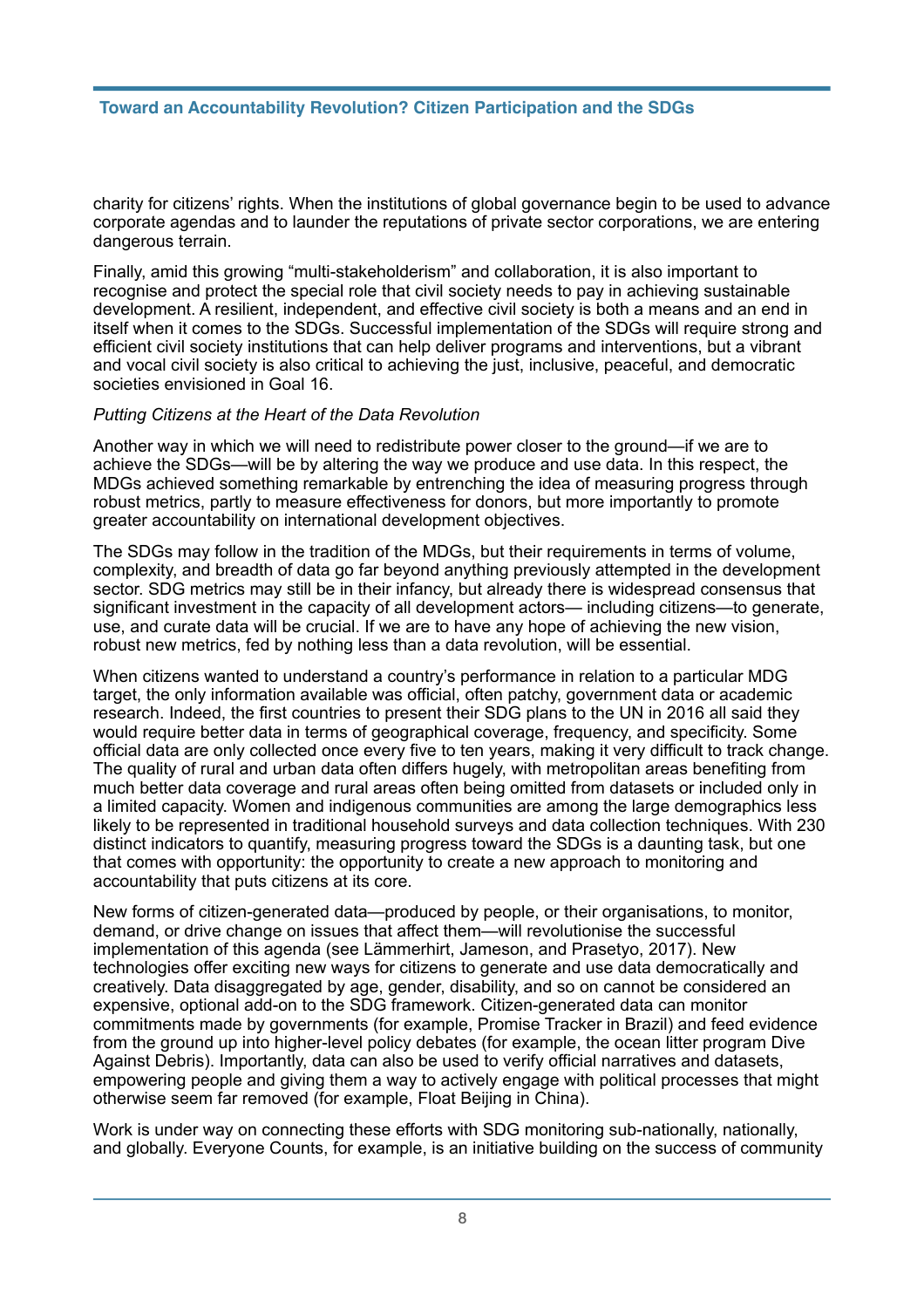scorecards as accountability tools to monitor SDG progress. In this case, Care International, World Vision, and the social enterprise Kwantu are working to connect and aggregate citizen generated and community-level service delivery data to monitor and hold power holders to account for commitments made on the SDGs.[1](#page-9-0)

<span id="page-9-2"></span>Of course, citizen-generated data does not come without challenges. While there are some encouraging examples of citizens already generating new data on important aspects of development, these initiatives, thus far, remain scarce, of mixed quality and sophistication, and unable to be compared within and across countries. Most CSOs lack the capacity and confidence to use new technology to generate data, or to use it in ways that can support their decision making and bolster their campaigns. At global level, while the role of national statistics and big data in driving the data revolution has gained considerable traction since the launch of the SDGs, less attention has been paid to the role that citizens and citizen-generated data could play in monitoring progress and supporting accountability.

More citizen-generated data initiatives across the world, particularly in the Global South, and greater complementarity and comparability of these datasets will be crucial to ensuring that citizen-generated data comes to be widely accepted as credible, reliable, and valuable. This kind of more timely, nuanced, and comprehensive data collection will also need to be at the very heart of any decision making if we're to succeed in ensuring that the sustainable development agenda truly leaves no one behind.

### *Developing New, Accessible Narratives*

An additional challenge facing those who would like to see the SDGs become "famous," and therefore a popular and frequently used tool in the advocacy strategies of those campaigning for sustainable development, is to come up with a new strategy for communicating them. At one level this will mean finding new ways to raise awareness in a shallow sense among the largest possible population possible—something we failed to do for the MDGs. In a more important sense it will mean finding effective ways of bringing these "global goals" to life in the local context. For example, this could include showing a community activist working on gender equality or children's rights how the SDGs could become a useful tool. Initially and primarily this would drive accountability at their local or national level, but would also help contribute to a global accountability strategy. Recent experience in Lanet Umoja Location, Nakuru County in Kenya, through a collaboration between the Open Institute, Chief Francis Kariuki, and DataShift, has demonstratedthe power of "domesticating" the SDGs.<sup>[2](#page-9-1)</sup> Indeed, this experience has demonstrated the utility of the SDGs as a framework for measuring progress and demanding accountability on sustainable development at the local level—in this case SDG 5 on achieving gender equality and empowering all women and girls.

<span id="page-9-3"></span>The commitment to "leave no one behind" appears no less than six times in the declaration made by world leaders when they announced the 2030 Agenda for Sustainable Development (UN, 2015) and has quickly emerged as one of the most powerful means of framing our new approach to inclusivity: a means of engaging and motivating people in a way that a list of seventeen goals and 169 targets cannot. Civil society must be at the vanguard of shaping and delivering this agenda. When we signed up to the SDGs, we committed to reach the furthest behind first, to listen to their voices, to involve them in designing policies that promote inclusion, and challenge the social barriers that deny or limit potential. We signed up to ensure that our new approach to

<span id="page-9-0"></span><sup>&</sup>lt;sup>1</sup> See UN, "Everyone Counts," SDGAction 11910 ([https://sustainabledevelopment.un.org/partnership/?p=11910\)](https://sustainabledevelopment.un.org/partnership/?p=11910).

<span id="page-9-1"></span><sup>&</sup>lt;sup>2</sup> [See "Global Goals for Local Impact," Open Institute, June 22, 2016 \(www.openinstitute.com/global-goals-for-local](http://www.openinstitute.com/global-goals-for-local-impact-lanet-umoja-community-leaders-meeting/) impact-lanet-umoja-community-leaders-meeting/).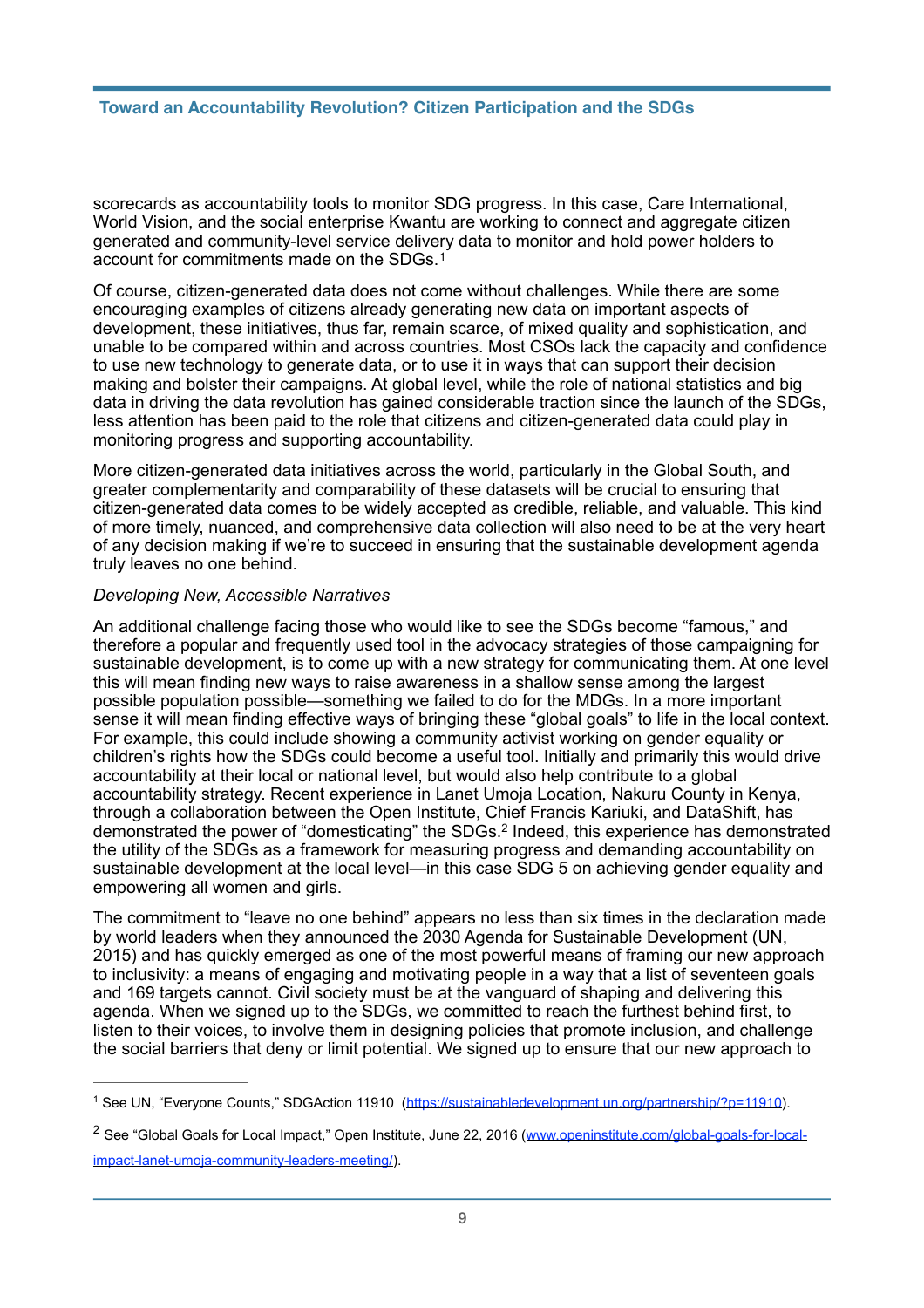development will address all forms of discrimination and exclusion, including on the basis of gender, age, location, caste, religion, disability, or sexual identity.

The MDGs' inadequate attention to inequality and the most marginalised emerged as one of the earlier goals' key weaknesses. The MDGs focus on aggregate figures and overall progress failed to take into account growing social and economic disparities, while incentivising states and large NGOs to prioritise big-picture wins. Even as overall poverty levels fell, inequality often increased and the standard of living for the poorest and most marginalised sometimes worsened significantly. Take India, often held up as an exemplar of economic growth and poverty reduction using basic income-level measures. But research shows that it has not kept pace with progress in other large countries; the proportion of the Indian population that fall within the poorest 20 percent of all people globally has grown from 16 to 38 percent in the last twenty-five years (Development Initiatives, 2017). In the same period, the absolute gap between the poorest 20 percent globally and the rest of world has widened significantly. Indeed, only eight individuals now own as much wealth as the poorest half of the world's population (Oxfam, 2017).

The SDGs call on us to tackle social and political marginalisation, as well as economic, to amplify the voices of those who are not ordinarily heard and to create a system in which people are empowered to shape their own communities. Civil society has a critical role to play in mobilising to make these global goals relevant, useful, and powerful for local actors.

Interestingly, the SDGs may offer a way of connecting progressive and populist political agendas. In most cases, recent moves toward populist and anti-establishments movements around the world are in response to poor people being pushed further to the margins of society and middleclass people feeling left behind. This deepening of social and economic marginalisation is perceived to be a by-product of globalisation, privatisation, and power captured by established elites. The universal nature of the SDGs could in fact be a vehicle for uniting grassroots civil society actors across the political spectrum who are concerned with rising economic inequality. This would require bold leadership as well as humility, but the SDGs could in fact become a framework for constructively bringing together civil society actors who typically don't collaborate, all in an effort to see governments deliver in tangible ways on commitments that they have made.

Within this radically changed development context, civil society must embrace a new way of working. Our old, or perhaps existing, global campaigns were largely Northern-led, dominated by international NGOs, and aimed at influencing global targets and Northern governments with topdown, centralised messaging. Our new models of campaigning—if they are to align with the SDG era—will need to be networked, bottom-up, decentralised, and, more often than not, designed, led, and owned by actors in the Global South.

A sustained, coordinated, collective, radical effort on the part of a global community of active, engaged citizens committed to the creation of a more just and equitable world can enable us to meet the most pressing global challenges of our time. This will need to encourage and rely on cooperation between networks of CSOs in countries around the world, be based on common objectives and coordinated and aligned activities, and involve sharing knowledge, skills, and other resources. It will need to create a space for organisations that may ordinarily have differing areas of focus and agendas to cooperate and, where appropriate, to campaign under one global brand.

There are reference points to draw from. In the 1970s and 1980s, nuclear disarmament and anti-Vietnam war movements in the West birthed a new kind of public consciousness around the value of peace and tolerance. The anti-apartheid movement managed to deliver a peaceful transition in South Africa. More recent movements such as the women's marches of 2017 give us hope that we will find the techniques and tools to build a similarly powerful, constructive, social movement around sustainable development.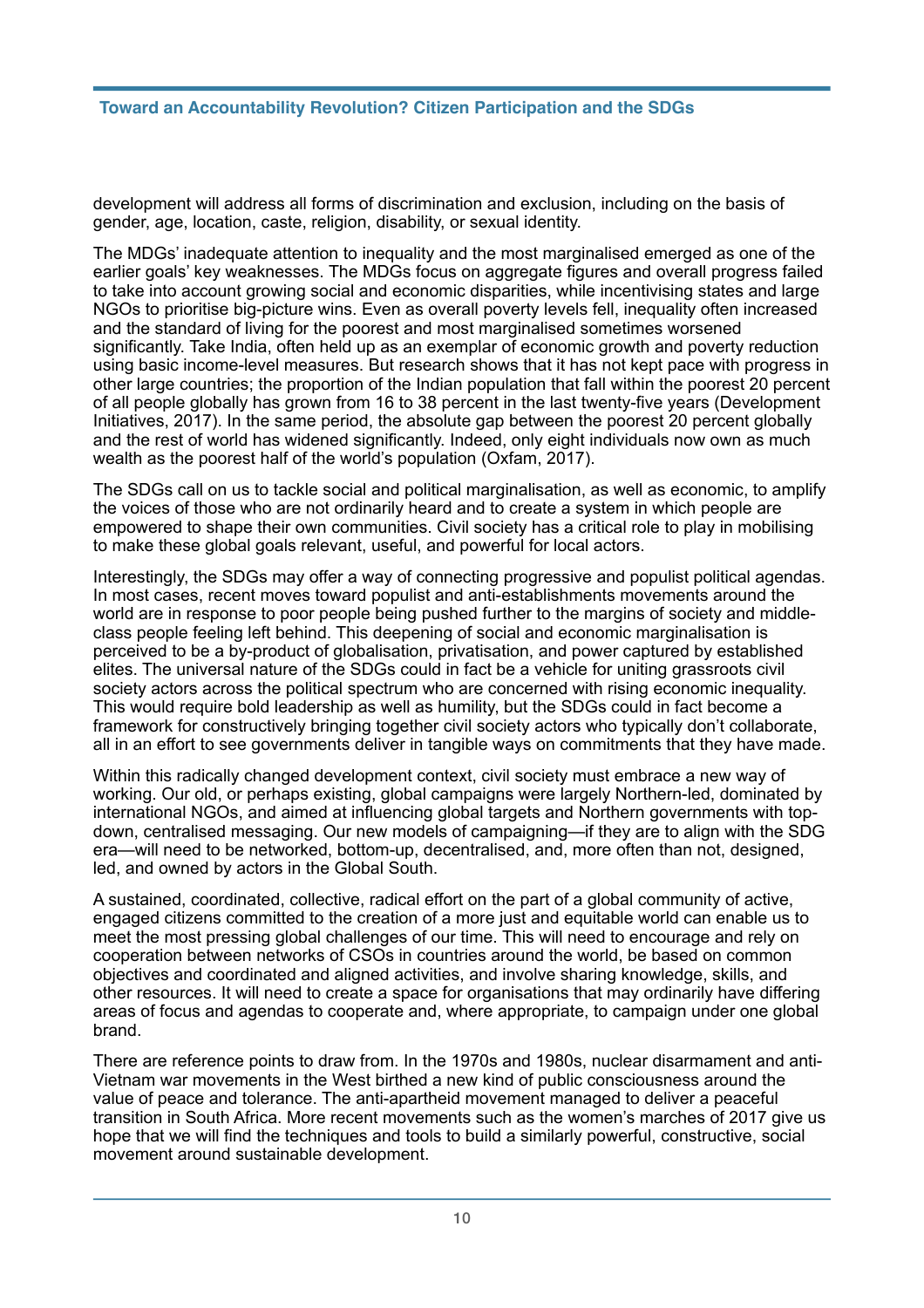# **Conclusion**

It is positive that civil society was involved in creating the Sustainable Development Goals. But this is a far cry from what will be needed in order to ensure that the goals are achieved. Involving civil society in implementing the SDGs will be essential. And it will also be necessary to address the negative trends in civic space that harm people, planet, and prosperity.

We need to find ways to reverse the negative trends around civic space, and the legal and regulatory restrictions that hamper civil operations. Further, civil society needs to find ways of building resilience, voice, and independence. We will also need to encourage healthier democracies, characterised not just by the absence of violations, but by those in power taking proactive steps to safeguard citizen action, tolerate dissent, and provide platforms for meaningful dialogue. We need fewer governments fearing people power and instead more governments nurturing active citizenship (something that will be critical to achieving Goal 16 on the promotion of peaceful and inclusive societies). More open spaces—online and offline—that channel citizen voice and dissent in meaningful ways without dismantling open and democratic societies are also needed.

The civil society sector itself also faces its own challenges. It must make sure to model good practice in addressing inclusion and no longer reproduce the exclusionary attitudes and practices of the societies around it. Civil society must lead the way in creating new, progressive, peacebuilding tactics to convince a radicalising world of the need for reconciliation and constructive dialogue.

For CSOs involved in sustainable development, the SDGs present some significant challenges and opportunities. In an era of disintermediation and disruption of existing power dynamics, no longer can it be assumed that a few, relatively well-resourced international NGOs will be at the leading edge of citizen action around sustainable development. We need a new set of actors, including many more grounded in local action—whether it is the soup kitchen in the Global North or the women's rights organisation in the Global South—who can effectively translate a global agenda to local issues and, in turn, feed local concerns into global monitoring frameworks. Promoting this sort of translocal action will increase the chances of civil society raising political pressure on both local actors (who will feel the power of locally led mobilisation) and global actors (who will see evidence grounded in local realities) to act. Indeed, broadening participation in this process beyond the relatively few CSOs who are currently active around the SDGs to a wider set of civil society actors will be critical to delivering any sort of accountability revolution.

Successfully implementing the seventeen SDGs will require a new way of working with more meaningful multi-stakeholder partnerships. Civil society needs to play its rightful and multifaceted role in sustainable development—not just the campaigners pointing out shortcomings but innovators leading delivery. If a government official somewhere is held accountable for delivering Agenda 2030 or indeed loses their job for not meeting an important SDG target or indicator,it should be clear that they are ultimately answerable to citizens.

# **References**

CIVICUS. 2016. *CIVICUS Annual Report 2015-16*. Johannesburg (www.civicus.org/documents/reports[and-publications/annual-reports/annual-report-2016-en.pdf\).](http://www.civicus.org/documents/reports-and-publications/annual-reports/annual-report-2016-en.pdf) 

2017. CIVICUS Monitor (<https://monitor.civicus.org/>).

Development Initiatives. 2017. *The P20 initiative* [\(http://devinit.org/post/ending-poverty-by-focusing-on-the](http://devinit.org/post/ending-poverty-by-focusing-on-the-poorest-20-of-people-globally/)poorest-20-of-people-globally/).